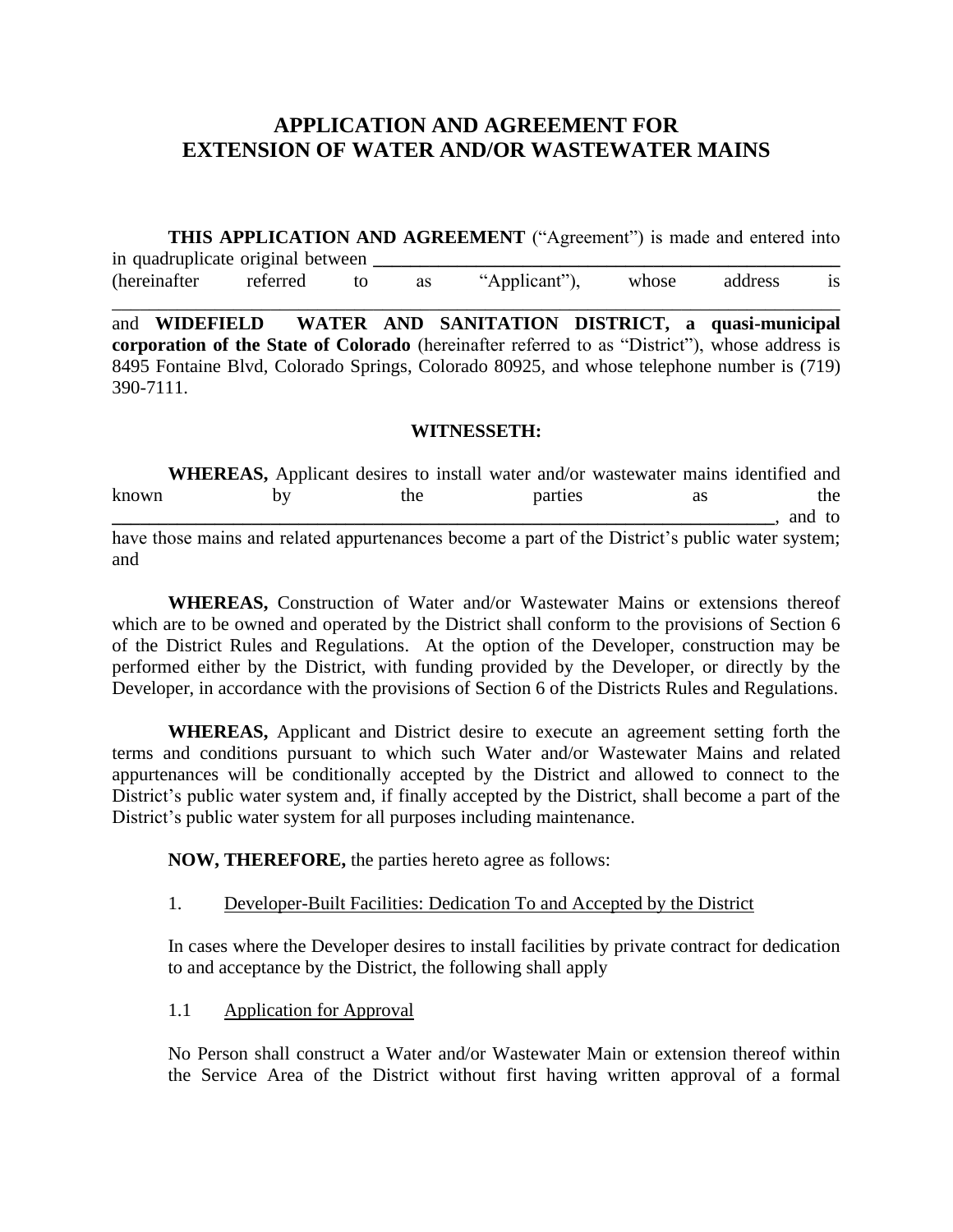application to the District and having complied with the Rules and Regulations, policies and resolutions of the District.

### 1.2 Responsibility for Providing Facilities

The cost for the Water and/or Wastewater Main and appurtenances thereto, including but not limited to, design, material and construction costs, shall be the sole responsibility of the Developer. Any Water and/or Wastewater Mains including all sites, rights-of-way and easements required to serve development of the property, as determined by the District, shall be provided by the Developer at his or her expense.

#### 1.3 Plan Submittal

Plans for all Water Mains and/or Wastewater Mains within the Service Area of the District or that contemplate connection to the District's facilities shall be submitted to the District Engineer together with any other pertinent documents. All of the Water and/or Wastewater Mains shall be designed and installed so as to provide an acceptable level of service to the specific parcel as well as to all existing and potential Customers of the District. All Water and/or Wastewater Mains shall be constructed according to the Districts standards and specifications. All costs of plan review shall be an expense of the applicant.

#### 2. Construction of Facilities

After the District has approved the proposed engineering layout or design, the Developer shall install the facility extension by private contract upon approval of the plans, specifications and contractor by the District field inspection and approval of actual construction.

#### 3. Easements

In the event the Water and/or Wastewater mains are to be located within an easement to be granted to the District, Developer shall comply with the following:

3.1 Developer shall submit to the District Engineer for review and approval the legal description and a drawing clearly depicting the interest proposed to be granted to the District.

3.2 Developer shall deliver to the District, or, at the discretion of the District the District shall cause to be prepared, a commitment for title insurance, prepared by a title company approved by the District, on the proposed easement interest, subject to the following requirements:

3.2.1 The title commitment shall be effective within 30 days of the submittal date;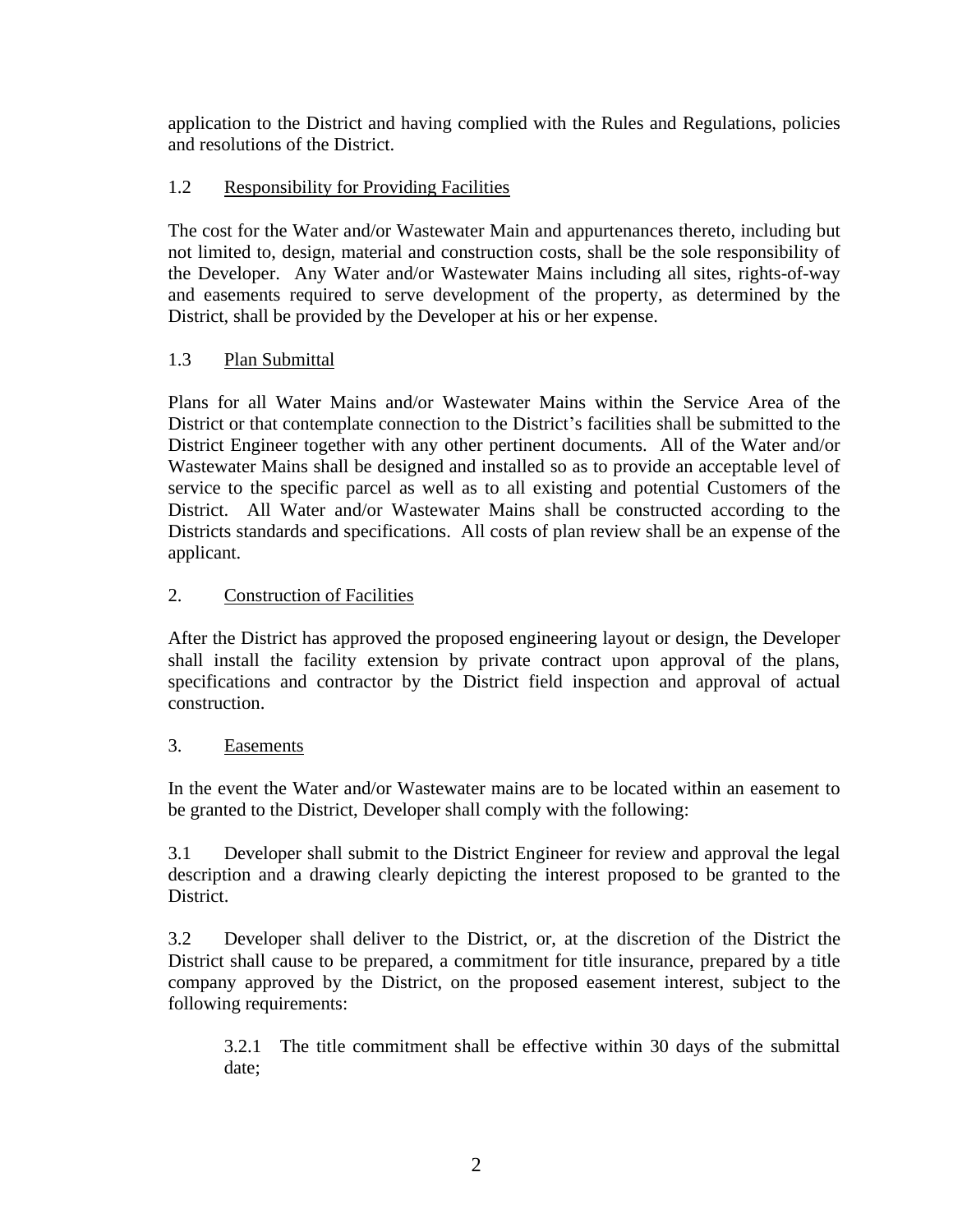3.2.2 The title commitment shall show the proposed insured as "Widefield Water and Sanitation District, a quasi-municipal corporation and political subdivision of the State of Colorado"; and

3.2.3 The title commitment shall reflect the amount of insurance on the proposed easement interest to be a minimum of \$5,000.

3.3 The proposed easement shall be free and clear of all encumbrances, except such encumbrances agreeable to the District. Any deeds of trust or mortgages shall be subordinated to the District's easement interest by a subordination agreement duly authorized and signed by the deed of trust and/or mortgage holder.

3.4 All costs incurred in providing the title commitment, easement and subordination agreement(s) to the District shall be borne by the Developer. Such costs include, but are not limited to , the costs of the preparation of the title commitment, the title insurance policy insuring the District's easement interest, recording fees, legal fees involve in the review of the title work and legal fees for document preparation in connection with the granting of the easements; including cost of condemnation if necessary.

#### 4. Subordination Agreements

Upon receipt of the title commitment, the District shall prepare and provide to Developer for execution an easement agreement in a form acceptable to the District for the conveyance of the proposed easement to the District from the Developer, and accompanying subordination agreements acceptable to the District, the District may request an update of the title commitment from the title company.

## 5. Right of Inspection

During the construction of facilities to be dedicated to or otherwise connected to District facilities, the District Engineer or other District Representative shall have a continuing and ongoing right of inspection and approval.

#### 6. Preliminary Inspection

Following completion of the Developer's construction activities, and upon payment of all fees and charges, the District Engineer shall conduct a preliminary inspection and find satisfactory, certify the line or other facility as conditionally acceptable. The Developer or Contractor shall be given notice of any deficiencies in the construction that require correction prior to the final acceptance of the facilities being constructed. Before preliminary approval is granted, Developer is to have wastewater mains video taped and the tape turned over the the District for review and approval.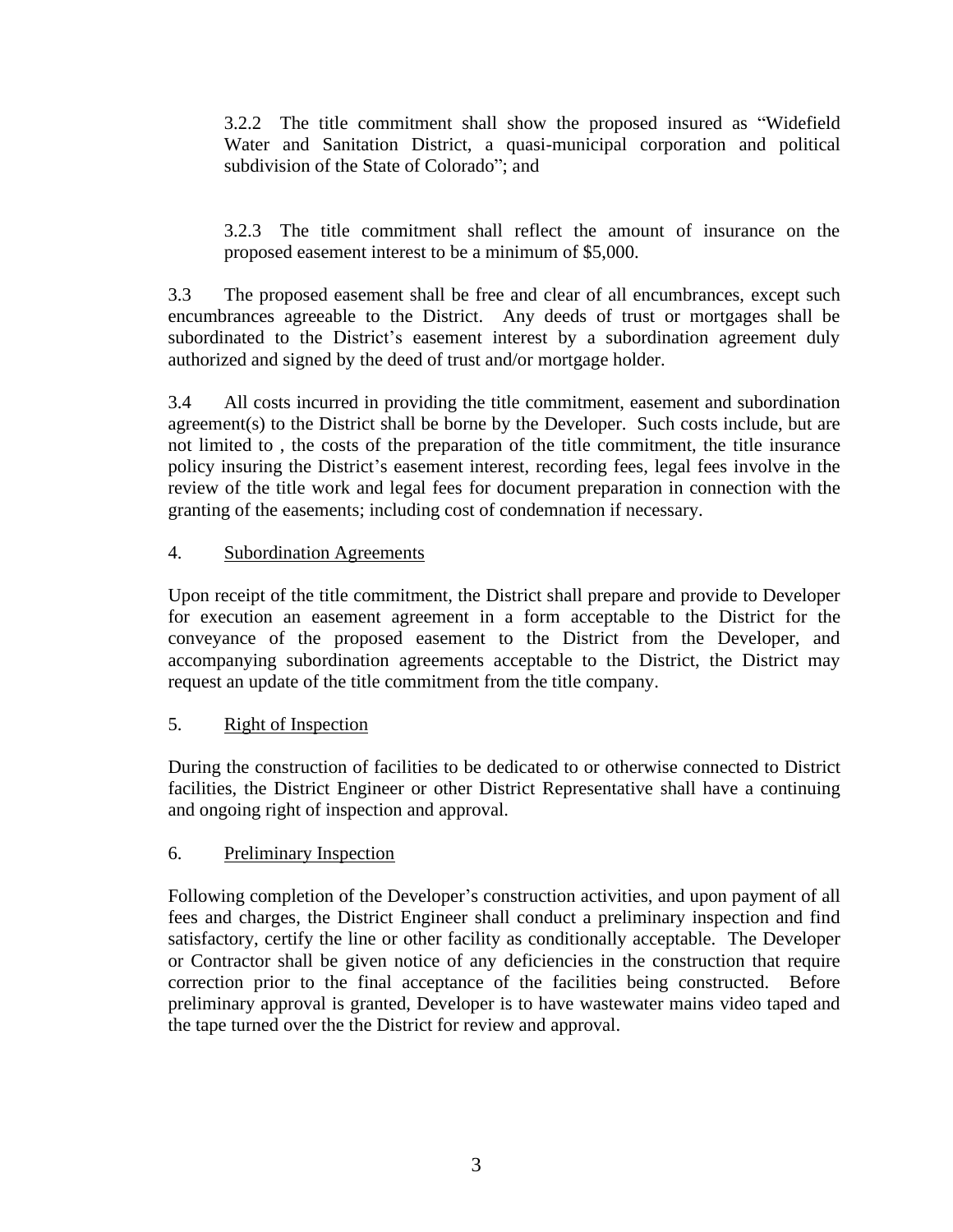#### 7. Warranty

The Developer shall provide an executed warranty for the benefit of the District for a period of not less than 24 months form the date of the conditional acceptance or until all deficiencies have been corrected to the satisfaction of the District, whichever date is later, in a form substantially similar to the following language:

#### *Warranty*

*("Developer") for itself, its successors and assigns, hereby warrants that for a period of two years or such additional time as may be required to correct all deficiencies to the satisfaction of the District beginning on \_\_\_\_\_\_\_\_\_\_\_\_\_\_\_\_\_\_\_\_\_\_\_("Warranty Period") the facilities describe on Exhibit A ("Facilities"), attached hereto, shall be free from defects in materials or workmanship and hereby agrees that during the Warranty Period, Developer, at its sole cost, shall repair or cause to be repaired any defects in the Facilities required by or resulting from, (a) defects in workmanship or materials, (b) the construction of streets or utilities within the area, or failure to follow the standards for construction as adopted by the District from time to time ("Defects"). Developer, for itself, its successors and assigns, further warrants that if any of the Facilities are located within any streets, and at the end of the Warranty Period the construction, installation and paving of these streets, including installation of all curbing, gutters, drains and other street improvements, has not been completed then, as to the repair of valve boxes and*  manholes, the Warranty Period shall be extended until the date that such street *construction has been completed.* 

*During the Warranty Period the District shall be responsible for notifying Developer of any Defects and Developer shall repair or cause to be repaired any such Defects within 48 hours after receipt of the District's notification. In the event Developer fails to make such repairs within such 48 hour period or, if such repairs cannot reasonably be accomplished within such 48 hour period and Developer has not begun diligent efforts to make such repairs within such 48 hour period, the District may, at its option, proceed to repair or cause the repair of the Defects at Developer's cost and expense. In the event of emergency repairs which, in the opinion of the District, must be made immediately in order to maintain a reasonable level of water or sanitary sewer service the District may make such emergency repairs without prior notice to Developer and at Developer's cost and expense, but the District shall give Developer notice thereof as soon as reasonably possible. If the District deems it necessary to flush Water Mains to maintain water quality control in a portion of the platted area in which any of the streets have not been constructed the District may flush the lines using a construction meter and charge the Developer for the water used and personnel costs associated to the flushing of the lines. In addition, the District may limit how large of a distribution system the Developer may construct prior to building homes or buildings that become active water accounts and begin using water*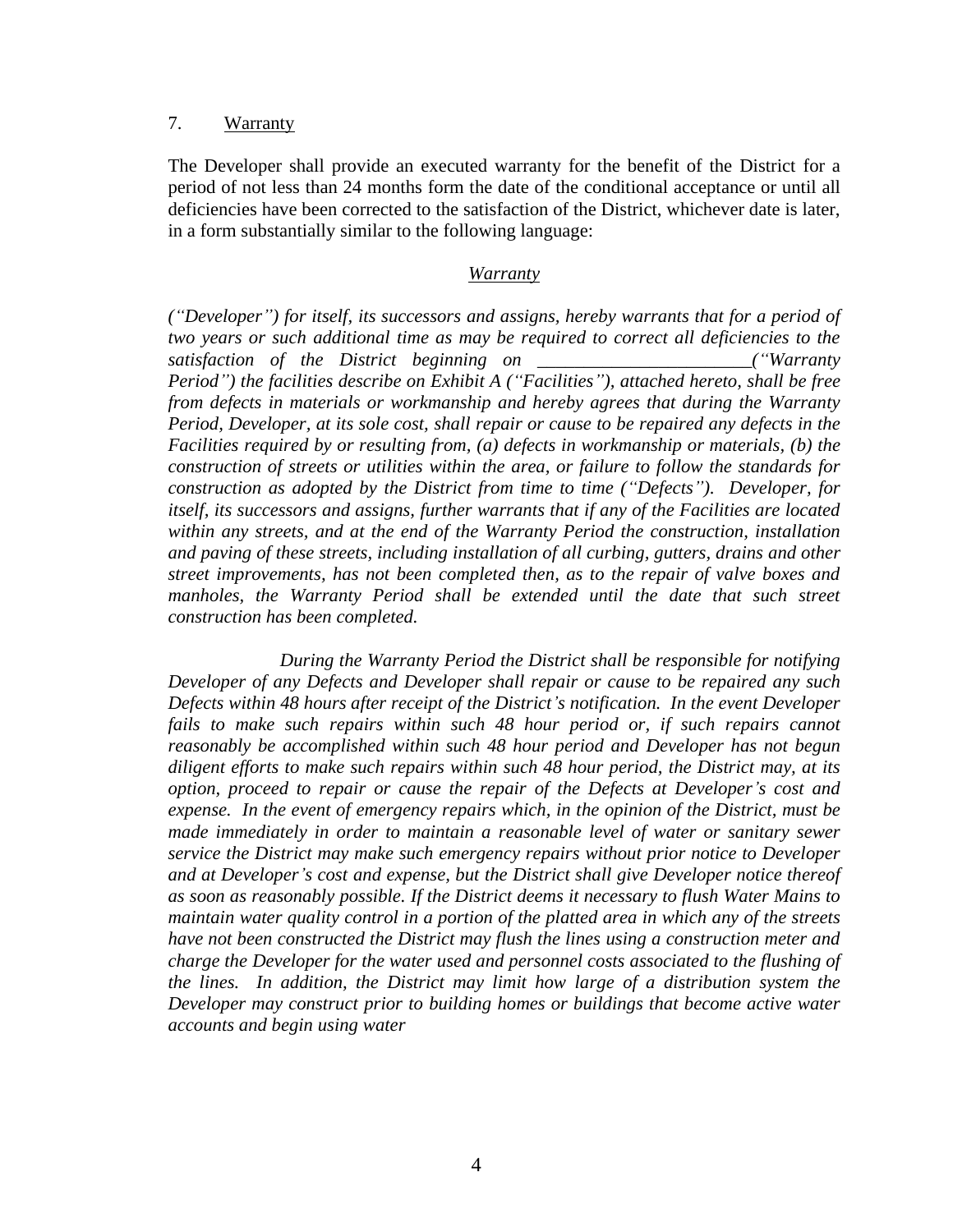#### 8. Warranty Bond

Prior to conditional acceptance of Water and/or Wastewater mains or other District facilities, the District shall make a determination whether the Developer will be required to provide to the District a warranty bond as security for any corrections or maintenance required on said facilities, to be executed in the District's favor in the minimum amount of ten percent (10%) of all construction costs, effective upon commencement of conditional acceptance. The District, in its sole discretion, shall make such determination based upon the following criteria:

8.1 Total cost of the facilities (projects under \$1 million are presumed to not require a warranty bond unless the District determines that additional security is required based upon evaluation of the criteria listed below);

8.2 Complexity of the project, including road crossings, ditch or drainage crossings, or other non-standard construction methods, means, or delivery;

8.3 Developer's history of successful construction and conveyance of Water and/or Wastewater Mains or other District facilities without or with successful resolution of any warrant issues (including cumulative total cost facilities previously constructed and conveyed by Developer);

8.4 Developer's expected future development within the District's service area (for example, if the current project is Developer's only or last remaining project, as warranty bond requirement is more likely to occur due to the District's decreased ability to recover or enforce a contractual warranty directly against Developer); and

8.5 Developer's general contractor or contractor(s) expected to construct the Water and/or Wastewater Mains or other District facilities and said contractor's history of successful completion and construction of District facilities.

#### 9. Certification of Cost

Prior to conditional acceptance of Water and/or Wastewater Mains or other District facilities, the Developer shall provide the District with a certification of cost in a form satisfactory to the District to establish the cost of the facilities.

#### 10. As-Builts

Prior to conditional acceptance of Water and/or Wastewater Mains, or other Developer built facilities, the Developer shall provide the District with "as-builts" or equivalent executed by a licensed professional engineer, certifying the accurate size and location of the Public Infrastructure, together with supporting maps and other documentation, in the form, format and detail required by the District.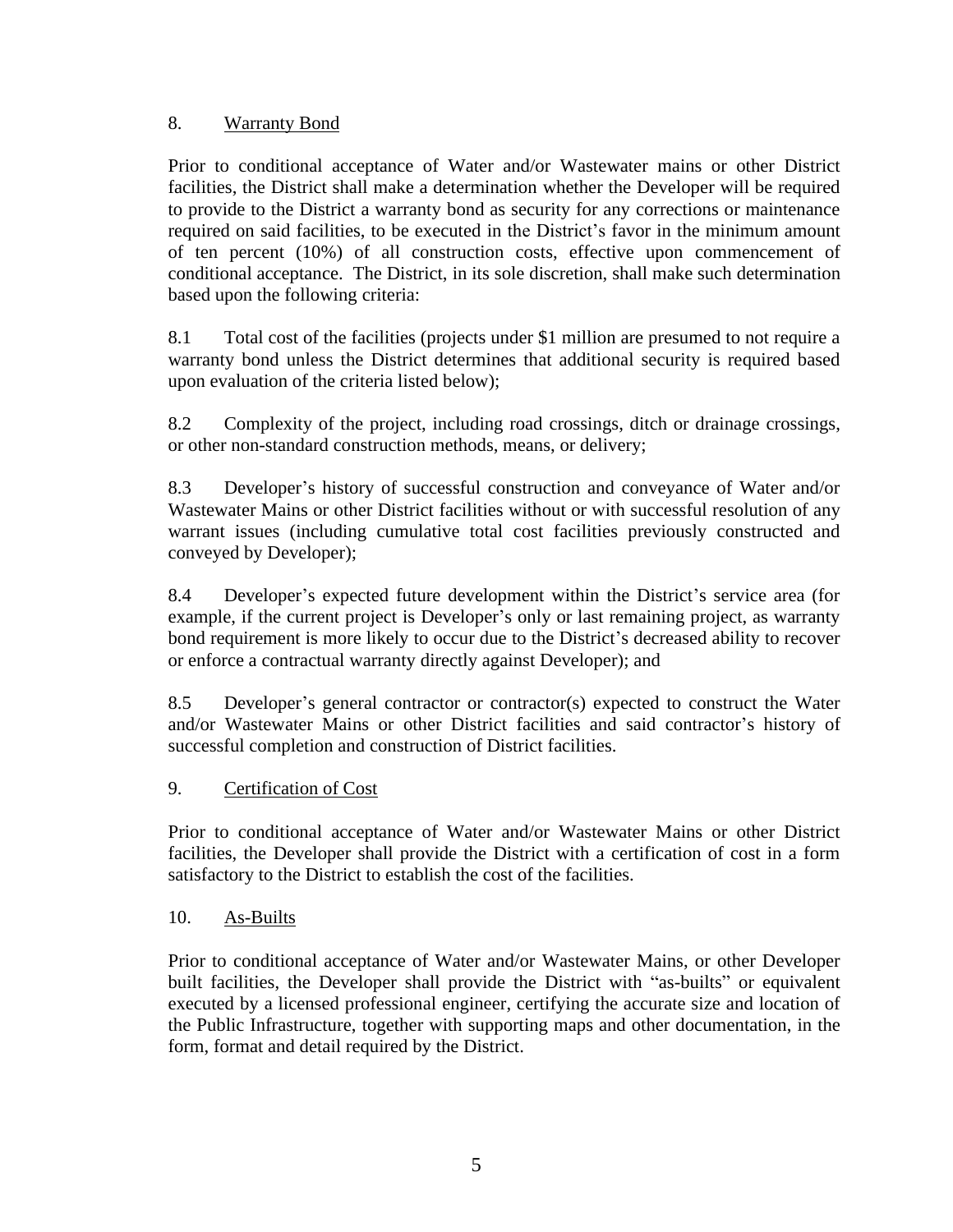#### 11. Conditional Acceptance

Upon recommendation by the District Engineer for conditional acceptance of the Water and/or Wastewater Mains or other Developer-built District facilities, and upon provision to the District of all appropriate easements for the maintenance and operation of such facilities, payment of all fees and charges due hereunder, completion of appropriate bill of sale dated subsequent to the expiration of the 24 month warranty period, and compliance with any other applicable requirements contained herein, the District shall conditionally accept the facilities.

### 12. Final Inspection

Following expiration of the 24 month warranty period, and upon request of the Developer, the District Engineer shall make a final inspection and upon correction of any defects or deficiencies, at the expense of the Developer, and satisfactory evidence of an executed bill of sale transferring ownership of constructed facilities to the District, the District Engineer may recommend final acceptance of the Water and/or Wastewater Mains or other facilities.

#### 13. Oversizing

If, in the opinion of the District, an increase in line size is necessary in order to provide an acceptable level of service to the Developer parcel or other Customers within the District, the Developer may be required to provide oversized pipelines and/or facilities. The cost for the "oversizing" of such pipelines and/or facilities shall be borne by the Developer. The basis for such costs shall be the difference in unit prices between the maximum line size which is the Developer's responsibility and the actual size to be constructed. The cost for the design and preparation of contract documents of these "oversized" pipelines shall be the sole responsibility of the Developer. If the District determines that it will construct the facilities, the Developer shall submit payment for the cost thereof. The District will not issue a notice of award until such payment has been made. The District may collect fees or charges as determined by the Board from other Customers served by the "oversized" facilities and may, as determined by the Board, reimburse the Developer for all or a portion of the oversizing cost incurred by the Developer.

#### 14. Inspection

The District shall have a right to inspect at all times all facilities connected to, or to become connected to, the District's Water and/or Wastewater System. Authorized employees and representatives of the District shall be allowed free access at all reasonable hours to any building premises or property receiving wat or wastewater service to ensure compliance with the Rules and Regulations, policies and resolutions of the District.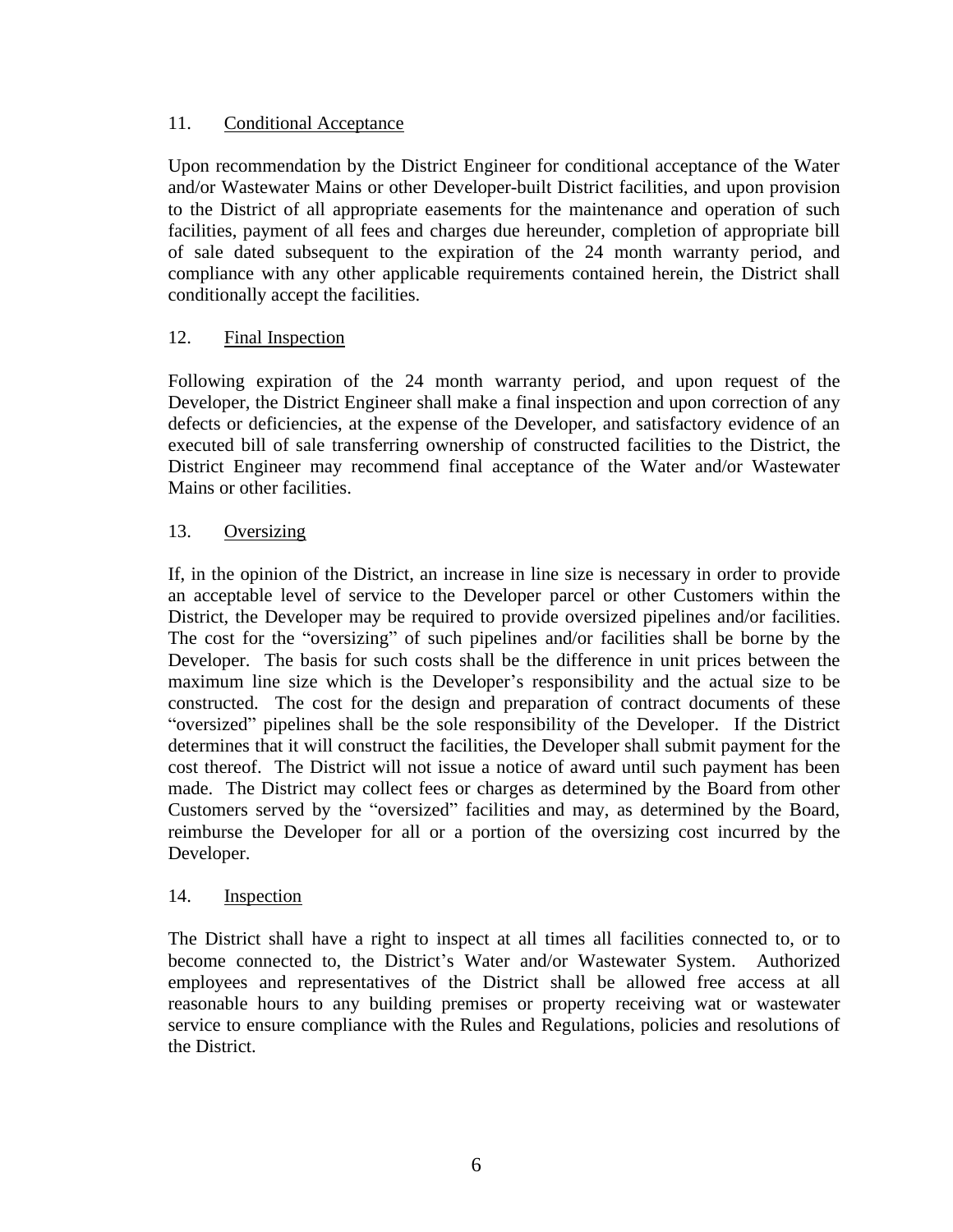This Agreement and the Approved Plans are intended to supplement one another. However, in the event of a conflict, the conflict shall be brought to the attention of the District's Manager, who shall have final authority to resolve any conflicts.

#### 14. Governing Law.

This Agreement shall be construed in accordance with and governed by the laws of the State of Colorado.

#### 15. Assignment.

Applicant may not assign this Agreement without the express written consent of the District.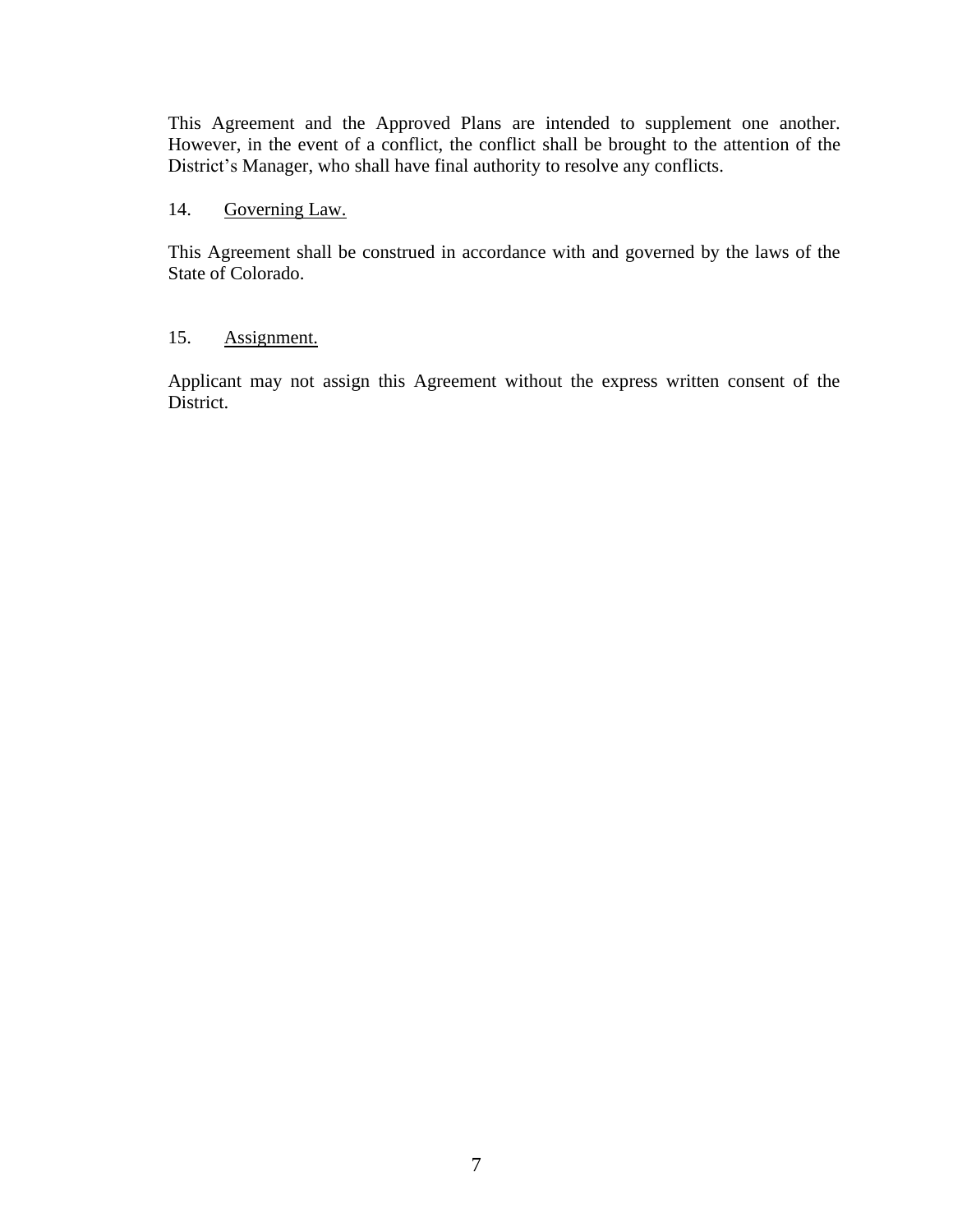**IN WITNESS WHEREOF,** this Agreement has been executed in quadruplicate by the parties hereto as of the day and year opposite their signatures.

## **APPLICANT**

|                                                                              | By: |  |  |
|------------------------------------------------------------------------------|-----|--|--|
|                                                                              |     |  |  |
| ATTEST:                                                                      |     |  |  |
| By:                                                                          |     |  |  |
| Secretary                                                                    |     |  |  |
|                                                                              |     |  |  |
| The above foregoing instrument was acknowledged before me this ______ day of |     |  |  |
| Witness my hand and official seal.                                           |     |  |  |
|                                                                              |     |  |  |
|                                                                              |     |  |  |

Notary Public

\_\_\_\_\_\_\_\_\_\_\_\_\_\_\_\_\_\_\_\_\_\_\_\_\_\_\_\_\_\_\_\_\_\_\_\_\_\_\_\_\_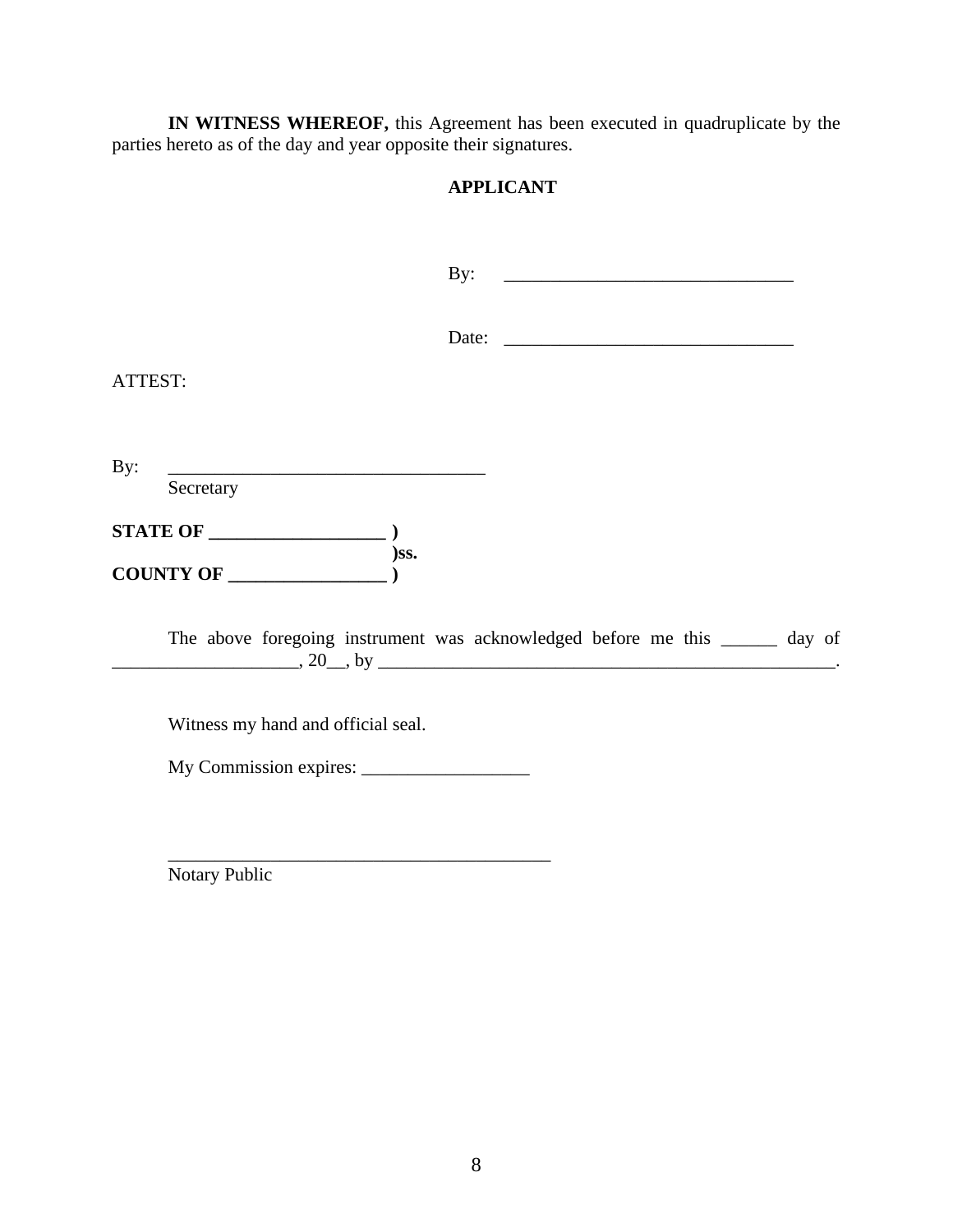# **APPROVALS BY THE DISTRICT**

## **a) Approval of Application:**

Date:\_\_\_\_/\_\_\_\_/\_\_\_\_ \_\_\_\_\_\_\_\_\_\_\_\_\_\_\_\_\_\_\_\_\_\_\_\_\_\_\_\_\_\_

Lucas Hale District Manager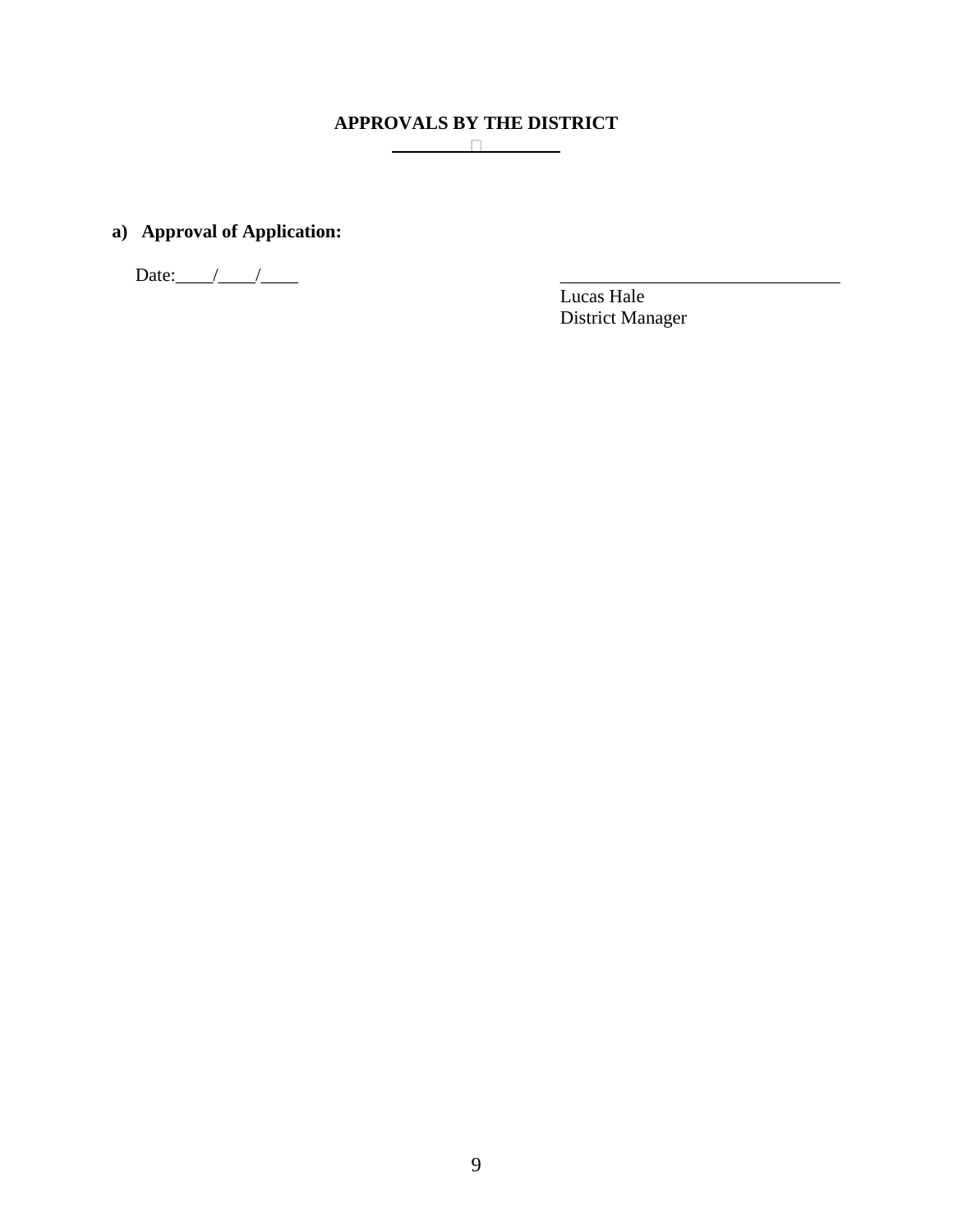## **EXHIBIT A**

## **WIDEFIELD WATER AND SEWER DISTRICT**

#### **BILL OF SALE**

THIS BILL OF SALE dated this  $\_\_$  day of  $\_\_$ , 20, between \_\_\_\_\_\_\_\_\_\_\_\_\_\_\_\_\_\_\_, a \_\_\_\_\_\_\_\_\_\_\_\_\_\_\_\_\_\_\_\_ ("Grantor") and WIDEFIELD WATER AND SANITATION DISTRICT, a quasi-municipal corporation of the State of Colorado, whose address is 8495 Fontaine Blvd., Colorado Springs, Colorado 80925 ("Grantee" or "District"):

WITNESSETH, that the Grantor, for and in consideration of the sum of Ten Dollars (\$10.00), and other good and valuable consideration, the receipt and sufficiency of which is hereby acknowledged, has bargained and sold, and by these presents does hereby grant and convey unto the District, its successors and assigns, free of all encumbrances, liens, security interests or claims of any nature, the following improvements, situate, lying and being in the County of El Paso and State of Colorado, described as follows:

The [water/sewer/water and sewer] facilities, equipment, and all related appurtenances and facilities, including all related personal property ("Improvements"), which are constructed or otherwise acquired by Grantor within the property generally known as [insert plat reference, property address, or other description identifying the development], and specifically described on Exhibit A attached hereto and incorporated herein by this reference.

TO HAVE AND TO HOLD the same, unto the District, its successors and assigns forever, together with all and singular the appurtenances and privileges thereunto belonging or in anywise thereunto appertaining, and Grantor, for itself, its successors and assigns, covenants and agrees to warrant and defend the sale of such Improvements hereby made unto the District, its successors and assigns, against any claim, lien or interest of any nature asserted by any other person against the Improvements, and all and every person or persons claiming by, through, or under Grantor, and warrants that the conveyance of the Improvements to the District, its successors and assigns, is made free from any claim or demand arising by, through, or under Grantor.

IT IS EXPRESSLY AGREED that the transfer and acceptance of this Improvements is subject to final acceptance by the District and to the following conditions:

- All Improvements have been constructed in conformance with the District's standards, specifications, and Rules and Regulations, inspected during construction by the District, satisfactorily tested, and approved.
- All requirements of the District's Rules and Regulations with respect to the Improvements have been met, including, but not limited to adequate easements, as-built drawings, warranty bonds, and conditional acceptance by the District.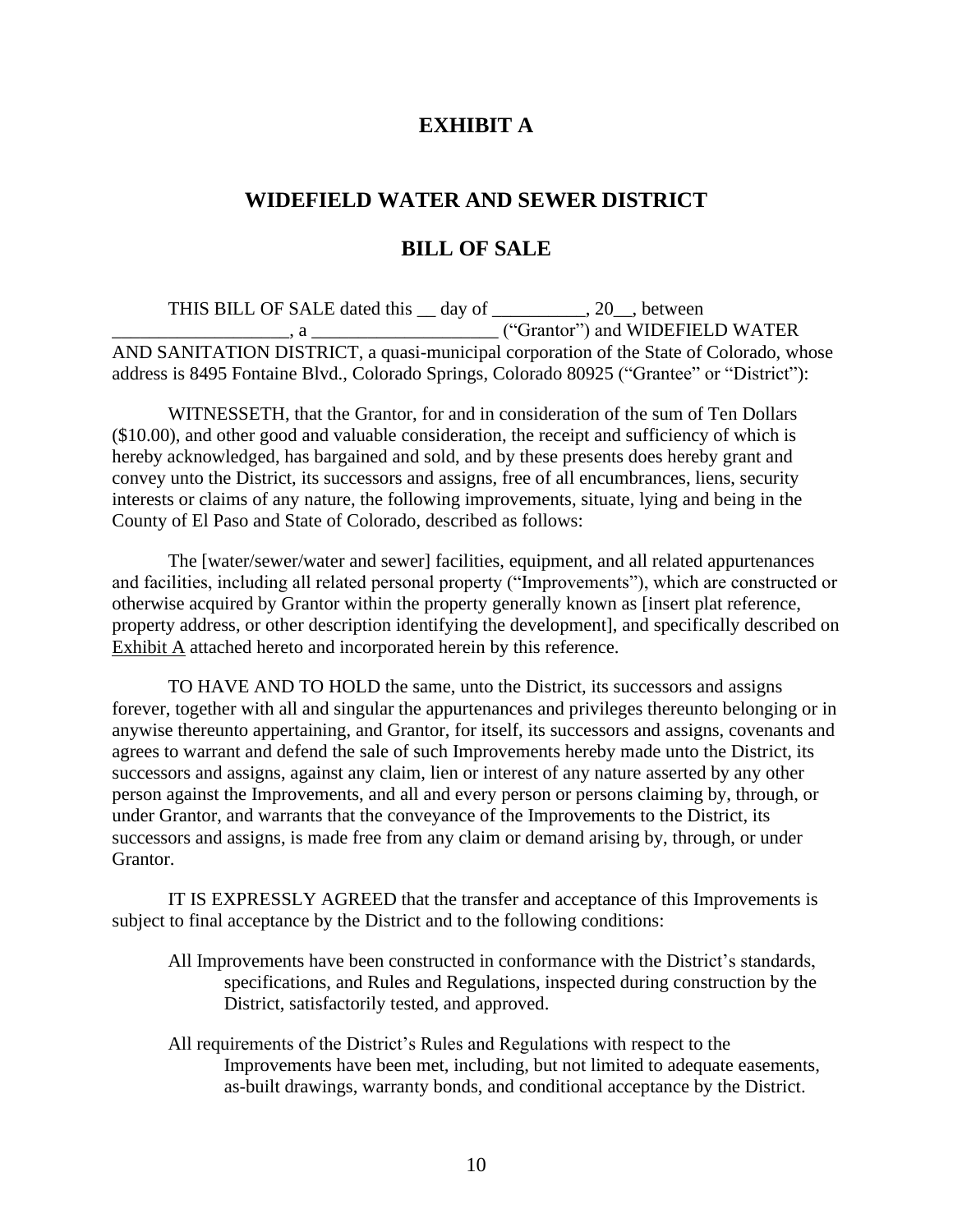Conditional acceptance of the Improvements was made by the District on [DATE] and the 24-month warranty period will expire on [DATE]. Upon expiration of the warranty period and satisfactory final inspection by the District, the District shall approve and execute the final acceptance of the Improvements conveyed herein.

IN WITNESS WHEREOF, the Grantor has executed this Bill of Sale on the date set forth above.

|                                    | <b>GRANTOR:</b>                                                                                                                        |
|------------------------------------|----------------------------------------------------------------------------------------------------------------------------------------|
|                                    | By:<br><u> 1980 - Johann Barbara, martin amerikan basar dan basa dan basa dan basa dan basa dan basa dan basa dan basa d</u><br>Title: |
| <b>STATE OF COLORADO</b>           | SS.                                                                                                                                    |
| COUNTY OF                          |                                                                                                                                        |
| Witness my hand and official seal. | The foregoing instrument was acknowledged before me this ______ day of<br>$\ldots$ , 20 $\ldots$ , by $\ldots$ as $\ldots$ of $\ldots$ |
| My commission expires:             |                                                                                                                                        |
|                                    |                                                                                                                                        |

Notary Public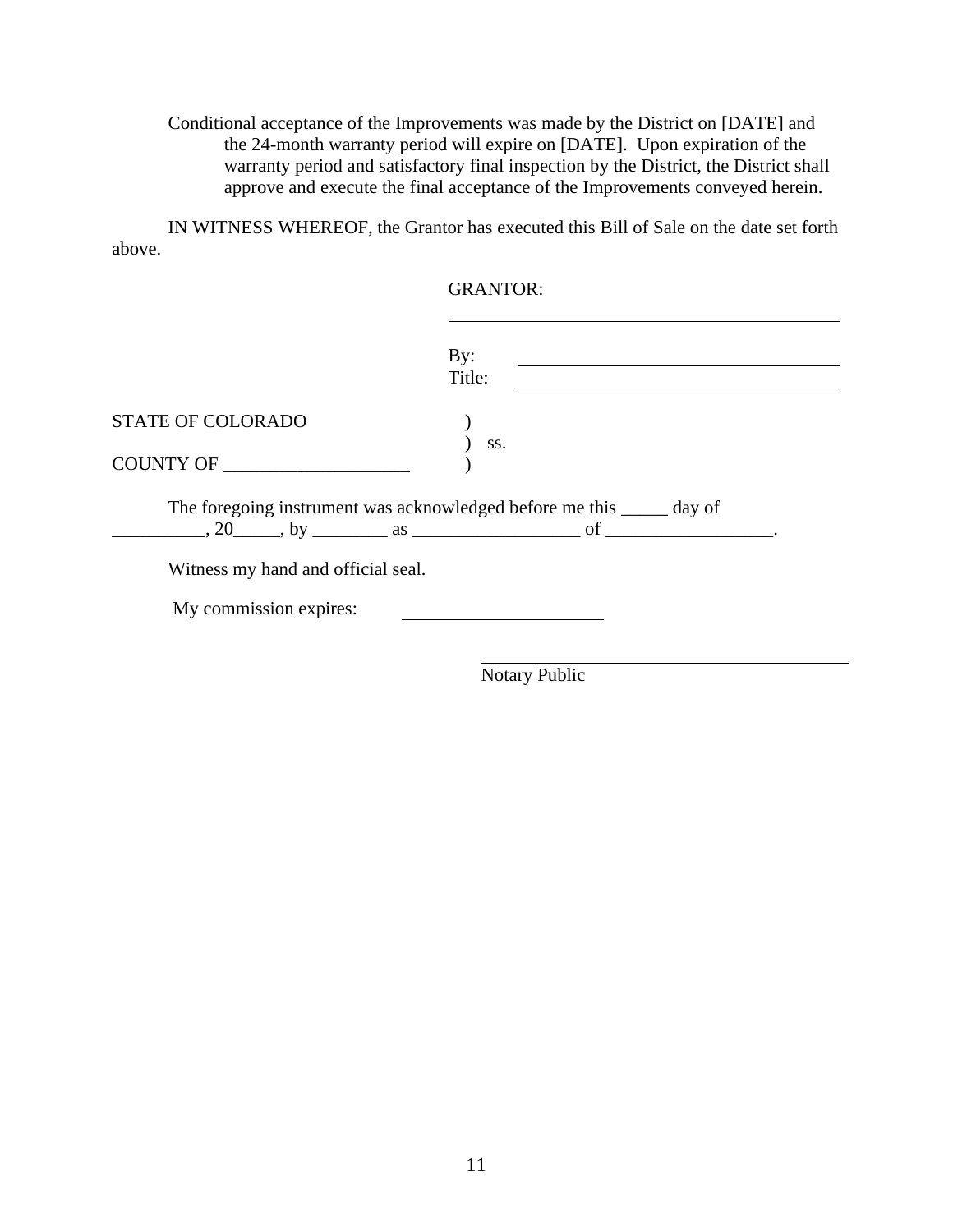# **EXHIBIT B**

# **FINAL ACCEPTANCE**

Upon expiration of the warranty period and satisfactory final inspection of the Improvements, the Widefield Water and Sanitation District hereby finally accepts the Improvements conveyed herein as in conformance with the District's Rules and Regulations and associated standards this  $\_\_$  day of  $\_\_$ 

| By:    |  |
|--------|--|
| Name:  |  |
| Title: |  |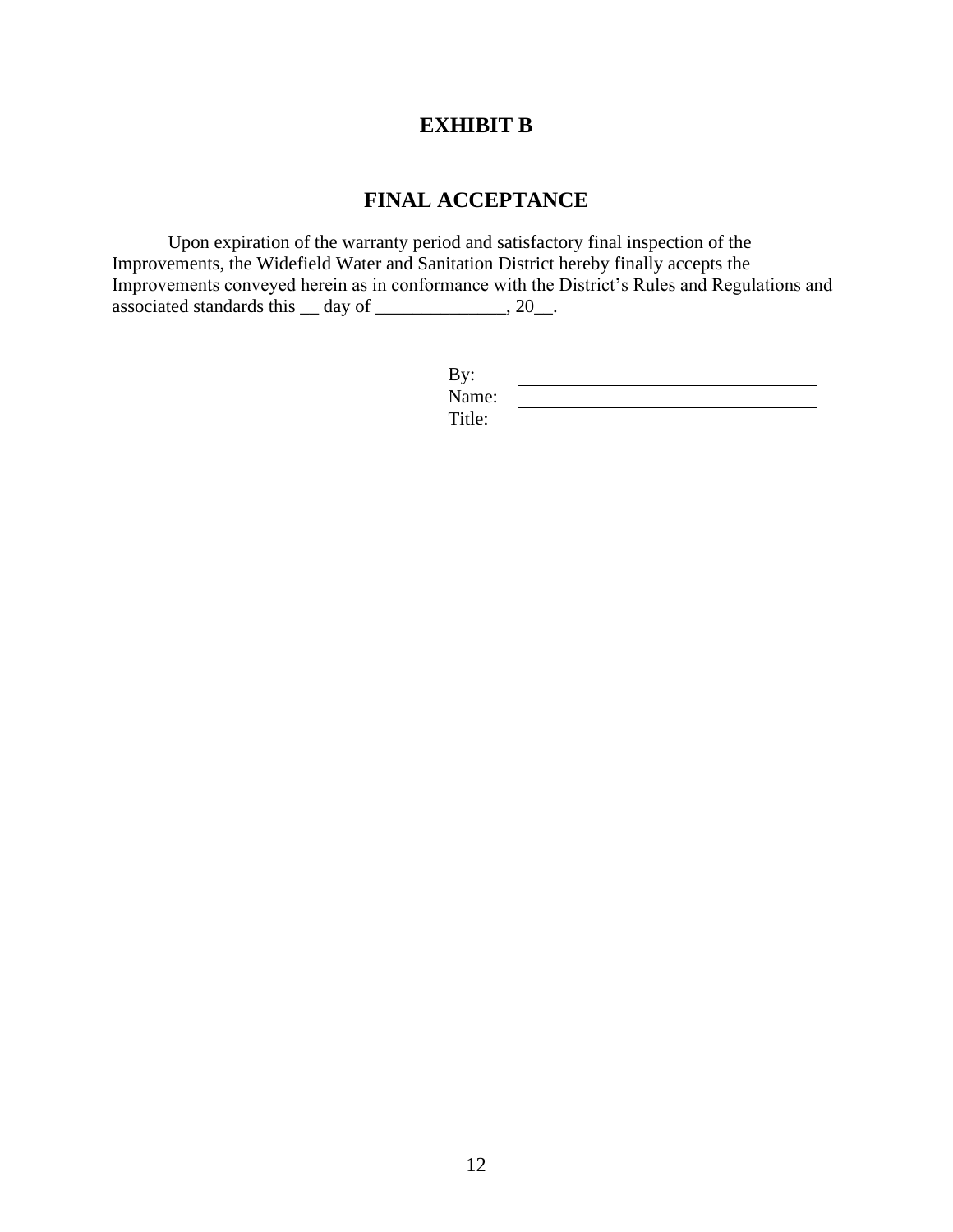# **EXHIBIT C**

**(Description of Assets being Conveyed)**